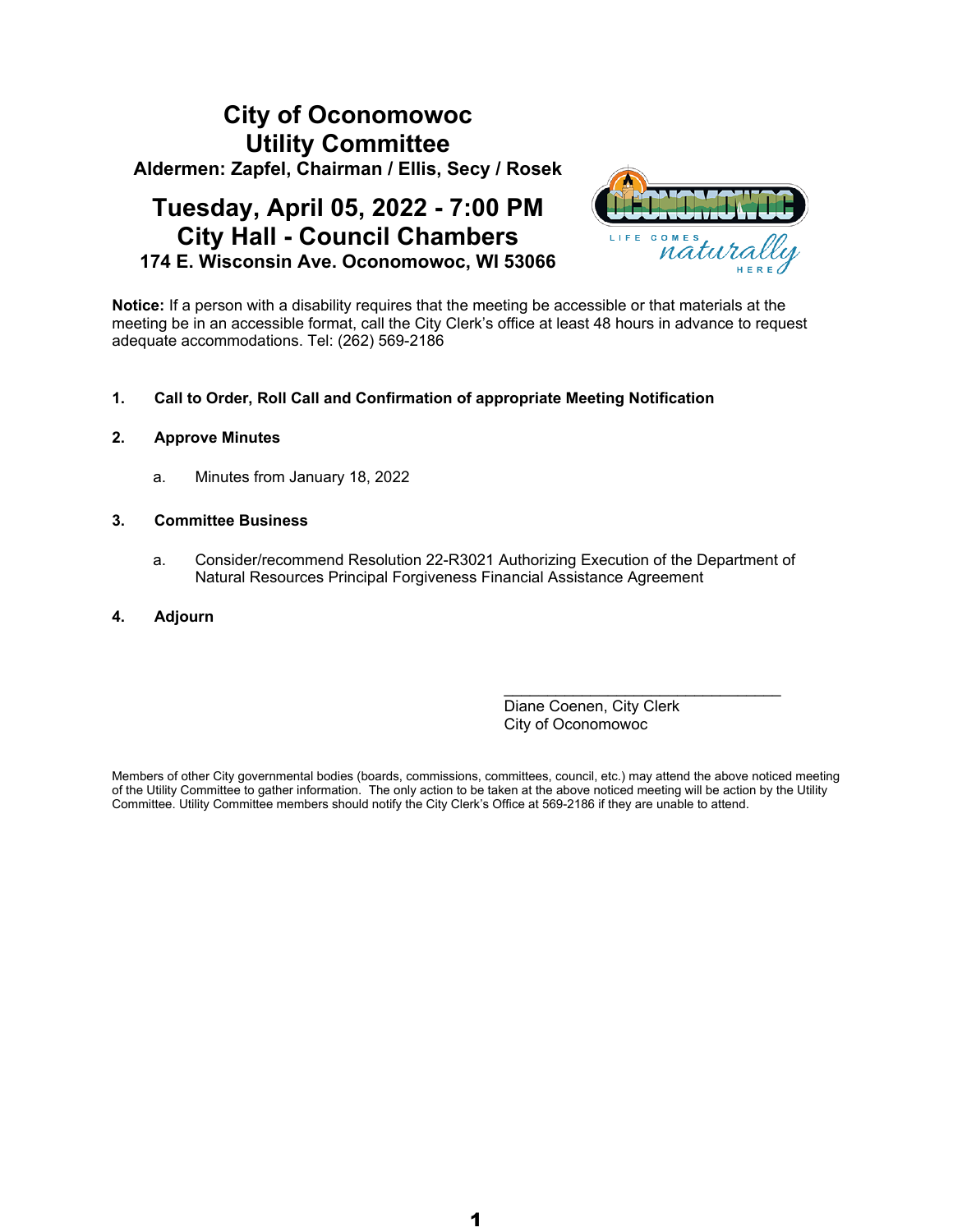## **City of Oconomowoc Utility Committee Meeting Minutes January 18, 2022 - 6:55 PM**



**Aldermen Present:** John Zapfel, Kevin Ellis, Matt Rosek

**Also Present:** Robert Magnus, Betsy Bleck, Lucas Caine, Diane Coenen, Robert Duffy, Kevin Freber, Mark Frye, Jason Gallo, Scott Osborn, Tony Posnik, Laurie Sullivan, Brad Timm, Dan Uribe, Chris Douglas, Lou Kowieski, Matt Mulder, Charles Schellpeper

Chairman Zapfel called the Utility Committee Meeting to order at 6:49 PM.

#### **Call to Order, Roll Call and Confirmation of appropriate Meeting Notification**

#### **Approve Minutes**

**a. Minutes from December 7, 2021 and January 4, 2022**

Motion to approve the minutes of December 7,2021 and January 4, 2022 made by Ellis and seconded by Rosek.

Motion carried 3-0-0.

#### **Committee Business**

#### **a. Consider/recommend Awarding Contract Amendment for Design Modifications and Construction Administration Services for Well No.8 Pumping Station**

Motion to recommend awarding contract amendment for Design Modifications and Construction Administration Services for Well No. 8 Pumping Station made by Rosek and seconded by Ellis.

Motion carried 3-0-0.

#### **b. Consider/recommend Awarding Contract for Twenty-Year Electric Distribution Plan including a Five-Year Construction Work Plan**

Motion to recommend awarding contract for twenty-year Electric Distribution Plan including a five-year Construction Work Plan made by Rosek and seconded by Zapfel.

Motion carried 3-0-0.

#### **Review Committee Reports**

- **a. UC Utility Billing Report January 2022**
- **b. UC Electric Report January 2022**
- **c. UC Water Report January 2022**
- **d. UC Wastewater Report January 2022**

#### **Adjourn**

Motion to adjourn made by Ellis and seconded by Rosek. Motion carried 3-0-0. The meeting adjourned at 6:57 PM.

> \_\_\_\_\_\_\_\_\_\_\_\_\_\_\_\_\_\_\_\_\_\_\_\_\_\_\_\_\_\_\_\_\_\_ Minutes taken by Diane Coenen, City Clerk

1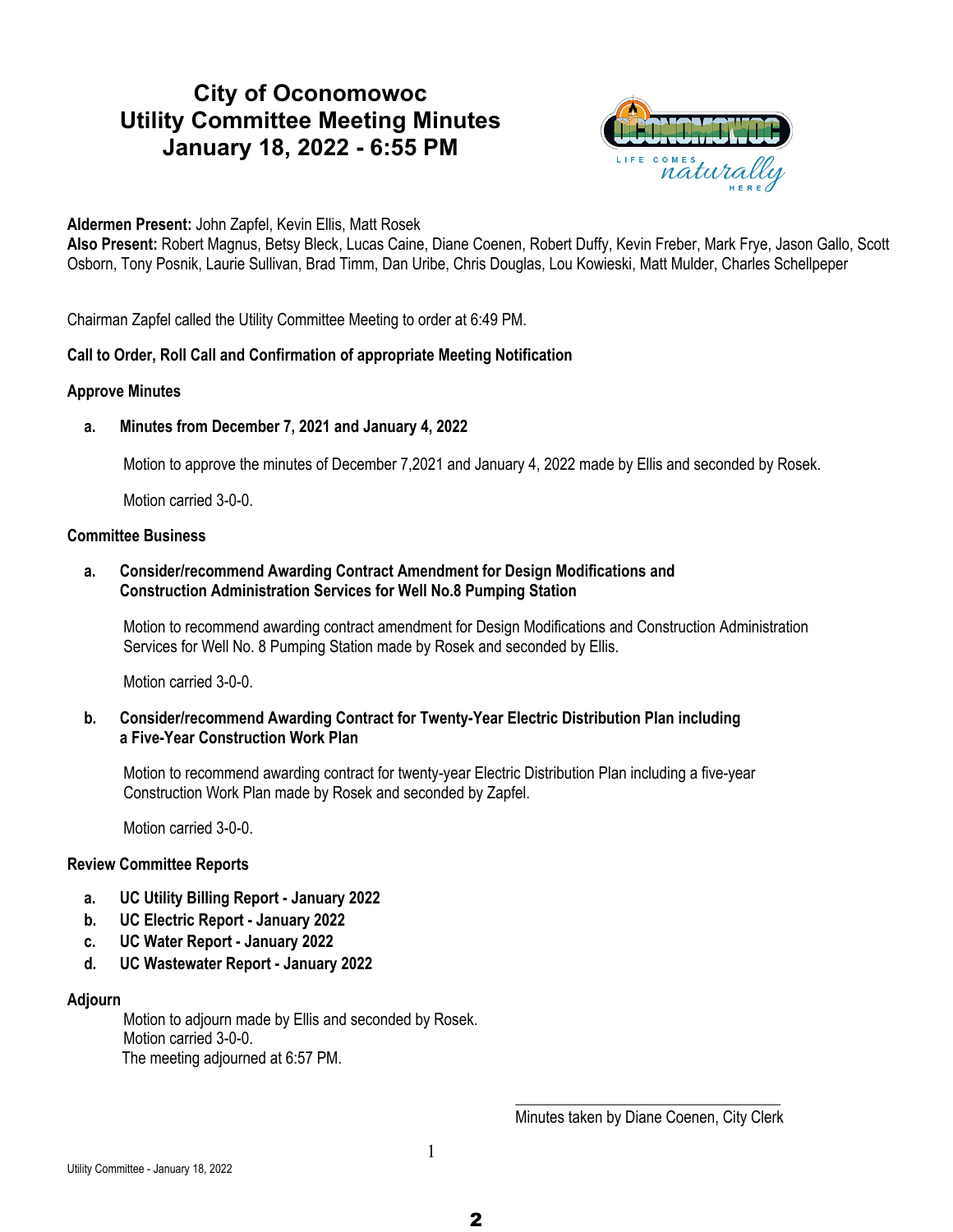Alderman Ellis, Secretary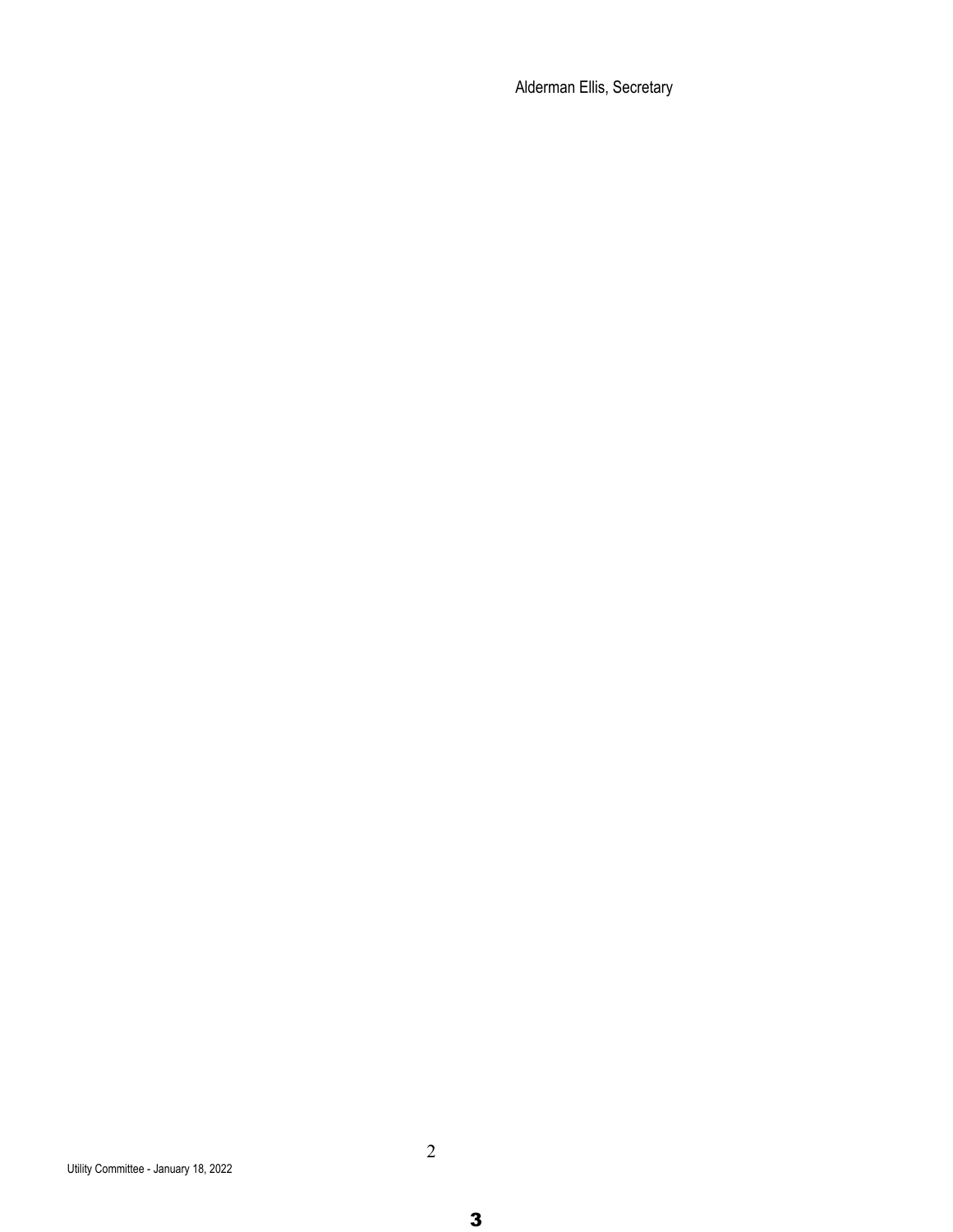

# MEMORANDUM

#### DEPARTMENT - WATER UTILITY

Date: April 5, 2022

- To: Utility Committee and City Council
- From: Scott Osborn P.E. Water Superintendent
- Re: Consider/Act Resolution 22-R3021 Authorizing Execution of the DNR Principal Forgiven Financial Assistance Agreement

RELATES TO THE STRATEGIC PLAN

Strategic Goal- I – PROVIDE A SAFE AND SECURE COMMUNITY

I.D.5 – Evaluate the removal of lead water laterals (private and public)

#### BACKGROUND

Starting in 2021, the City of Oconomowoc was able to provide Safe Drinking Water Loan Program (SDWLP) grant funding for homeowners to replace their portion of a lead water service line (LSL). Wisconsin Public Service Commission began requiring municipalities to report on their Annual Report the number, material type and size of each public and private water service line (lateral). Concurrent with that effort, the Utility has been focusing on specifically confirming the locations of where all the lead service lines are located. According to our records, the City of Oconomowoc has approximately 900 public and private side lead water laterals serving customers in our system.

Currently the City replaces the water service lines on the public side on any water main replacement/relay project associated with the Annual Street Maintenance Program projects. In addition, we make a significant effort to reach ALL homeowners with an assumed/confirmed lead service line. Letters, social media posts, bill stuffers, etc. have been used to let homeowners know we were able to obtain Wisconsin Department of Natural Resources (WDNR) grant funding which provides \$3,000 reimbursement payment to a pre-qualified contractor for the private side lead water service line replacement.

#### ADDITIONAL ANALYSIS

None

#### FINANCIAL IMPACT

The financial assistance component consists of a combination of grant money from the Department of Natural Resources and a negotiated agreement with Ixonia Bank. A summary of the financial aspects of the Private Lead Service Line (LSL) Replacement Program that the City is offering consists of the following:

1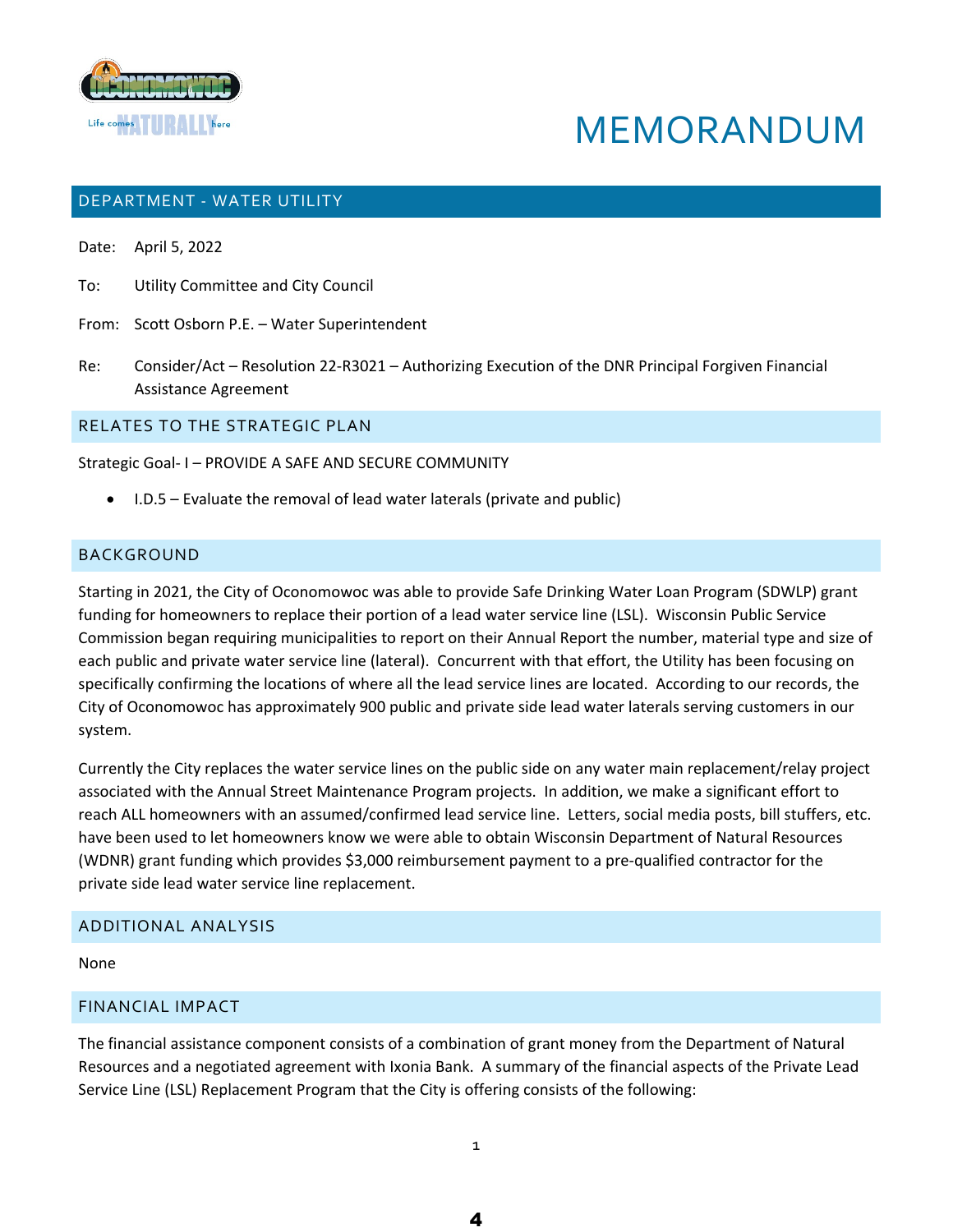- WDNR Grant for up to \$3,000 per site
- Direct personal loan from Ixonia Bank for amounts not covered by the grant
	- o 5-year term, 1.5% interest

#### RECOMMENDATION

**Suggested Committee Recommendation:** Motion to recommend to the Common Council acceptance of Resolution 22-R3021 authorizing the execution of the Department of Natural Resources Principal Forgiven Financial Assistance Agreement. This will allow the City to accept the 2022 grant dollars in the amount of \$600,000 enabling the City to offer \$3,000 to a total of 200 confirmed private lead service line homeowners.

#### SUGGESTED MOTION

**Suggested Common Council Motion:** Motion to adopt Resolution 22-R3021.